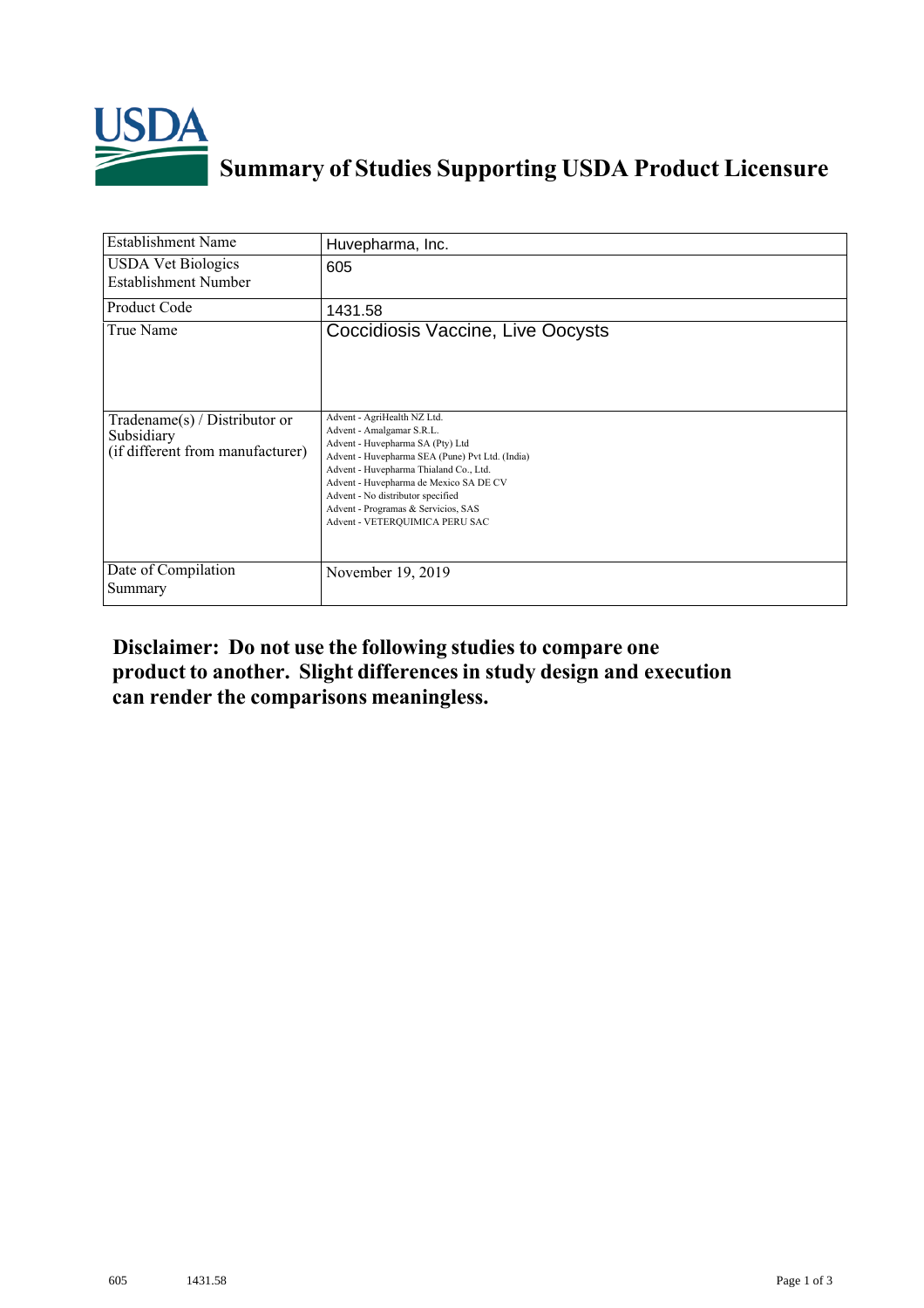| <b>Study Type</b>              | Efficacy                                                                                                                                                                                                                                                                                                                    |
|--------------------------------|-----------------------------------------------------------------------------------------------------------------------------------------------------------------------------------------------------------------------------------------------------------------------------------------------------------------------------|
| <b>Pertaining to</b>           | Coccidiosis caused by Eimeria maxima, Eimeria acervulina, and                                                                                                                                                                                                                                                               |
|                                | Eimeria tenella                                                                                                                                                                                                                                                                                                             |
| <b>Study Purpose</b>           | Efficacy against Coccidiosis disease                                                                                                                                                                                                                                                                                        |
| <b>Product Administration</b>  |                                                                                                                                                                                                                                                                                                                             |
| <b>Study Animals</b>           | Day of hatch chicks                                                                                                                                                                                                                                                                                                         |
| <b>Challenge Description</b>   |                                                                                                                                                                                                                                                                                                                             |
| <b>Interval observed after</b> |                                                                                                                                                                                                                                                                                                                             |
| challenge                      |                                                                                                                                                                                                                                                                                                                             |
| <b>Results</b>                 | Study data were evaluated by USDA-APHIS prior to product<br>licensure and met regulatory standards for acceptance at the time<br>of submission. No data are published because this study was<br>submitted to USDA-APHIS prior to January 1, 2007, and APHIS<br>only requires publication of data submitted after that date. |
| <b>USDA Approval Date</b>      | January 24, 2002                                                                                                                                                                                                                                                                                                            |